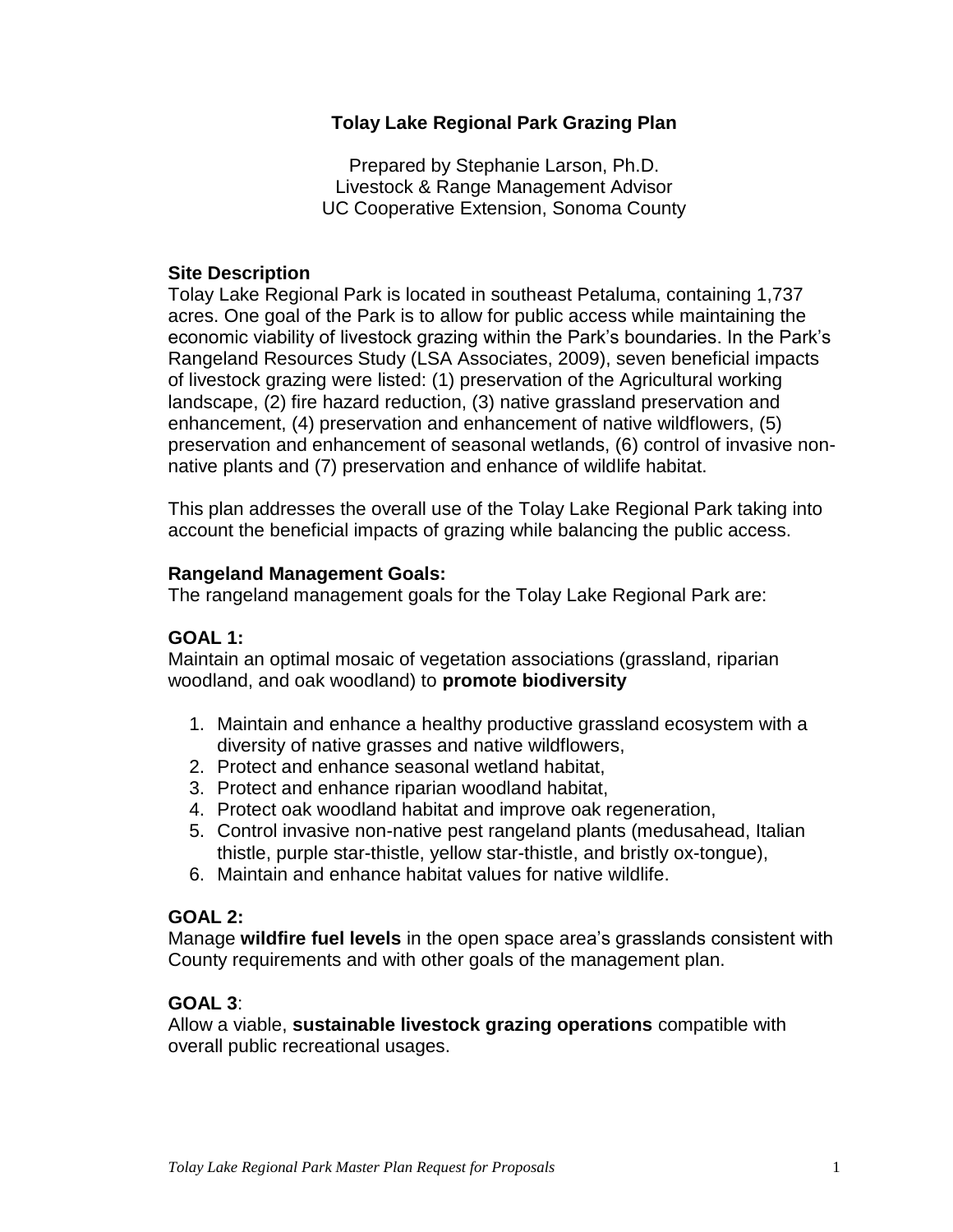- 1) Minimize conflicts with recreational users and provide interpretive educational opportunities to inform the public about research management and cultural resources issues including the historical agricultural heritage,
- 2) Avoid or minimize impacts on significant cultural resources,
- 3) Promote a long-term improvement in watershed conditions through minimization of soil compaction, erosion, and sedimentation.

## **Management Objectives**

 the entire property. During recent years, the land has been leased for livestock The enhancement of biodiversity and reduction of fuel levels may be accomplished using livestock, through setting realistic goals and choosing a livestock grazing strategy that achieves resource goals. Tolay Lake property has a long history of livestock use resulting in development of fences, water sources and other infrastructure. Historical grazing use was through continual gazing of grazing by an adjacent private rancher who is responsible for maintaining the facilities.

# **Grazing Program**

months. A grazing system refers to the manner in which grazing and non-grazing periods occur within the grazing season that, in low elevation California, is considered to be yearlong. This grazing program recommends a grazing season of nine (9)

 implementation of fencing, water sources, and other distribution tools, such as supplements, can be used along with grazing systems to improve utilization. The cattle producer should work closely with the Regional Parks Department to ensure that range management goals, as described in the Tolay Lake Grazing A cattle producer, grazing Tolay Lake, can use many different systems involving pasture rotation within the grazing season with varying results. The plan, are achieved.

# **Timing of Grazing**

 identified in the USDA Soil Survey. Average forage production was used to Because livestock management involves both dynamic ecosystems and economics, it should be an adaptive process, with adjustments made to accommodate natural resource responses to grazing. Grazing capacity was calculated using the standard forage projection estimates for range sites determine and an average amount of 1,000 pounds per acre for Residual Dry matter (RDM) was used to determine the overall carrying capacity. This amount was taken into account, along with the natural resource issue prescriptions from the Tolay Lake Grazing Plan, to determine the number of cows and the season of use.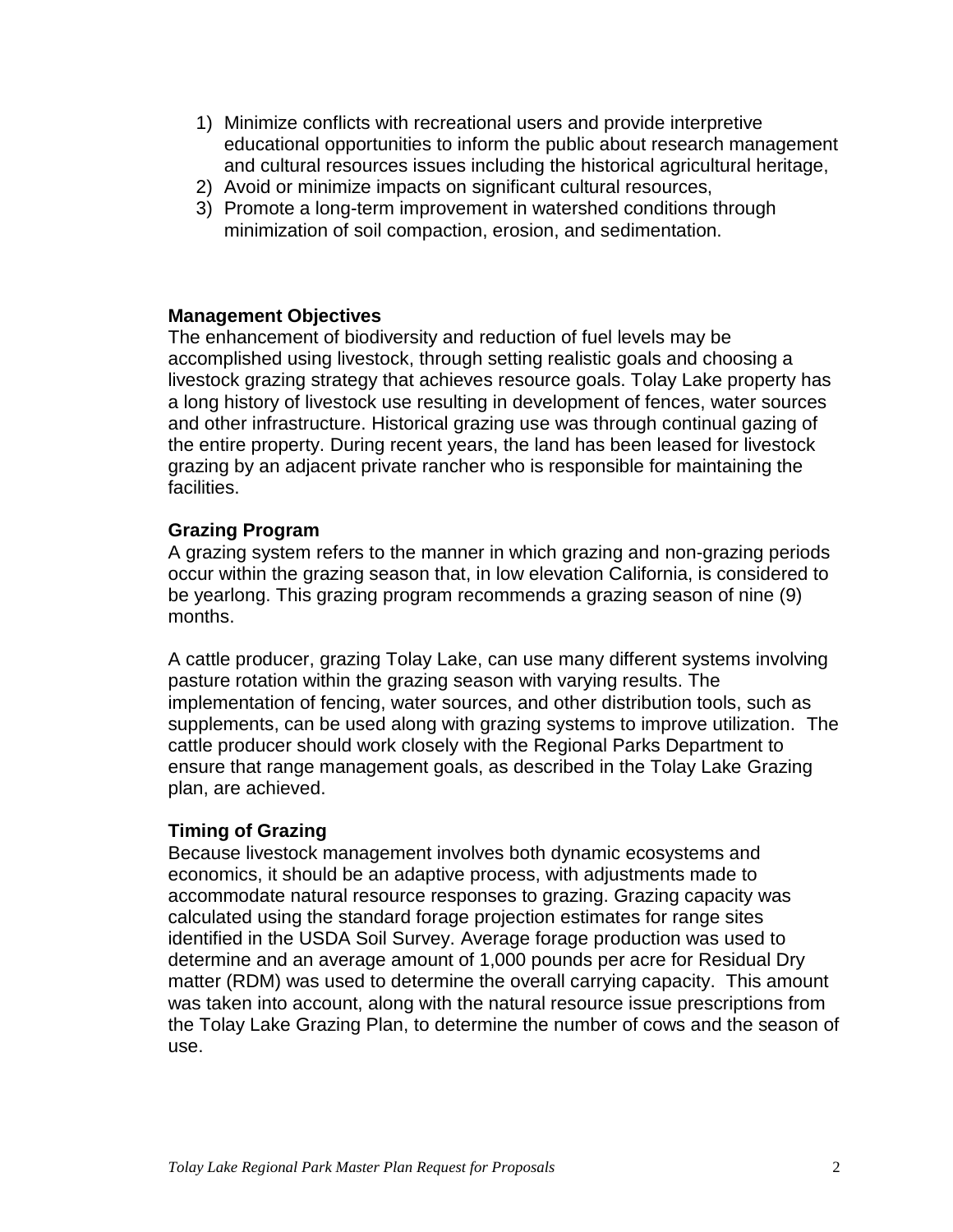In addition, this grazing plan recommends the season of use be for nine (9) months, occurring from October – June. This removes cattle from the Park during the summer high season usage by the public while still allowing the cattle producer to use the grazing land at peak growing seasons.

## **Assumptions in these determinations**:

 Animal Unit (AU) = 1 cow One AU will consume 1,000 pounds of forage per month

### **Pastures:**

 Grazing timing in each of the pastures was based on the Rangeland Management Goals outline in the Tolay Lake Regional Park Resources Study.

## **Park Center**:

No grazing is scheduled to occur in this pasture.

### **Pasture 1: Northwest Hills**

 The Northwest Hill pasture is 41.6 acres. On average, the pasture will produce 2700 pounds per acre, for 112,320 pounds of total production and with 41,600 pounds of RDM.

 $70,720$  / 1,000 pounds of forage per month = 70 AUMs.

This pasture will be used for two (2) months to reduce fuel loads.

## **Pasture 2: Central West Hills**

 that pastures are grazed to reduce fire fuel loads. On average, the pasture will produce 2,700 pounds per acre, for 294,300 pounds total production and with The Central West Hill pasture is 108.9 acres. The pasture prescriptions suggest 109,000 pounds of RDM.

185,300 pounds / 1000 pounds of forage per month = 185 AUMs.

 occur at a time to allow Fragrant fritillary to bloom in early spring. Grazing in This pasture will be grazed for five (5) months to address the listed species and the seasonal wetlands. The pasture prescriptions suggest that grazing should winter will reduce the annual grass competition which will reduce competition for the Fragrant fritillary.

#### **Pasture 3: Southwest Hill**

 The Southwest Hill pasture is 340.5 acres. On average, the pasture will produce 2700 pounds per acre, for 919,350 pounds of total production and with 340,500 pounds of RDM.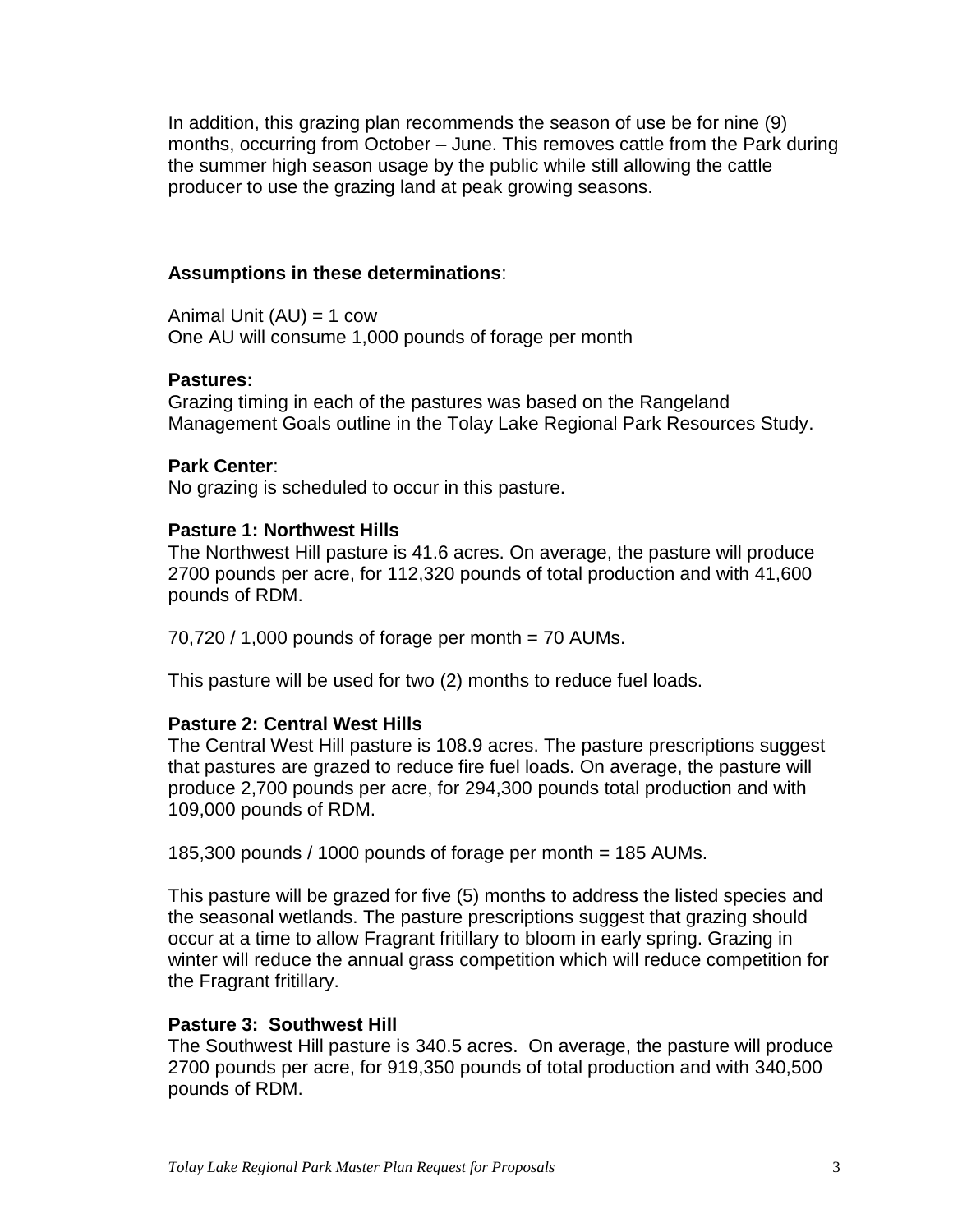578,850 pounds / 1000 pounds of forage per month = 578 AUMs.

 that grazing should occur at a time to allow Fragrant fritillary to bloom in early This pasture will be grazed for six (6) months. The pasture prescriptions suggest spring. Grazing in winter will reduce the annual grass competition which will reduce competition for the Fragrant fritillary.

#### **Pasture 4: Tolay Creek**

 2700 pounds of forage per acre, for 551,880 pounds total production and with The Tolay Creek pasture is 204.4 acres. On average the pasture will produce 204,400 pounds of RDM.

347,480 pounds / 1000 pounds of forage per month = 347 AUMs.

 The pasture will be grazed for five (5) months. This grazing regime will provide grazing pressure on the star thistle. The cattle will be removed from the pasture after May to prevent cattle impacts on the riparian areas.

#### **Pasture 5: North Terrace**

 The North Terrance pasture is 107.6 areas. On average the pasture will produce 2700, pounds of forage per acre, for 290,520 pounds total production and with 107,600 pounds of RDM.

182,920 pounds / 1000 pounds of forage per month = 183 AUMs.

 The pasture will be grazed for four (4) months. The grazing is not recommended during the wet and an application of mowing should be considered to reduce infestation of undesired species.

#### **Pasture 6: South Terrance**

 2700 pounds of forage per acre, for 583,740 pounds total production and with The South Terrance pasture is 216.2 acres. On average the pasture will produce 216,200 pounds of RDM.

367,540 pounds / 1000 of forage per month = 368 AUMs.

 during the wet and an application of mowing should be considered to reduce infestation of undesired species. The pasture will be grazed for four (4) months. The grazing is not recommended

#### **Pasture 7: Eastern Hills**

 The Eastern Hills pasture is 426.6 acres. On average the pasture will produce 1800 pounds of forage per acre for 767,880 pounds total production and with 426,600 pounds of RDM.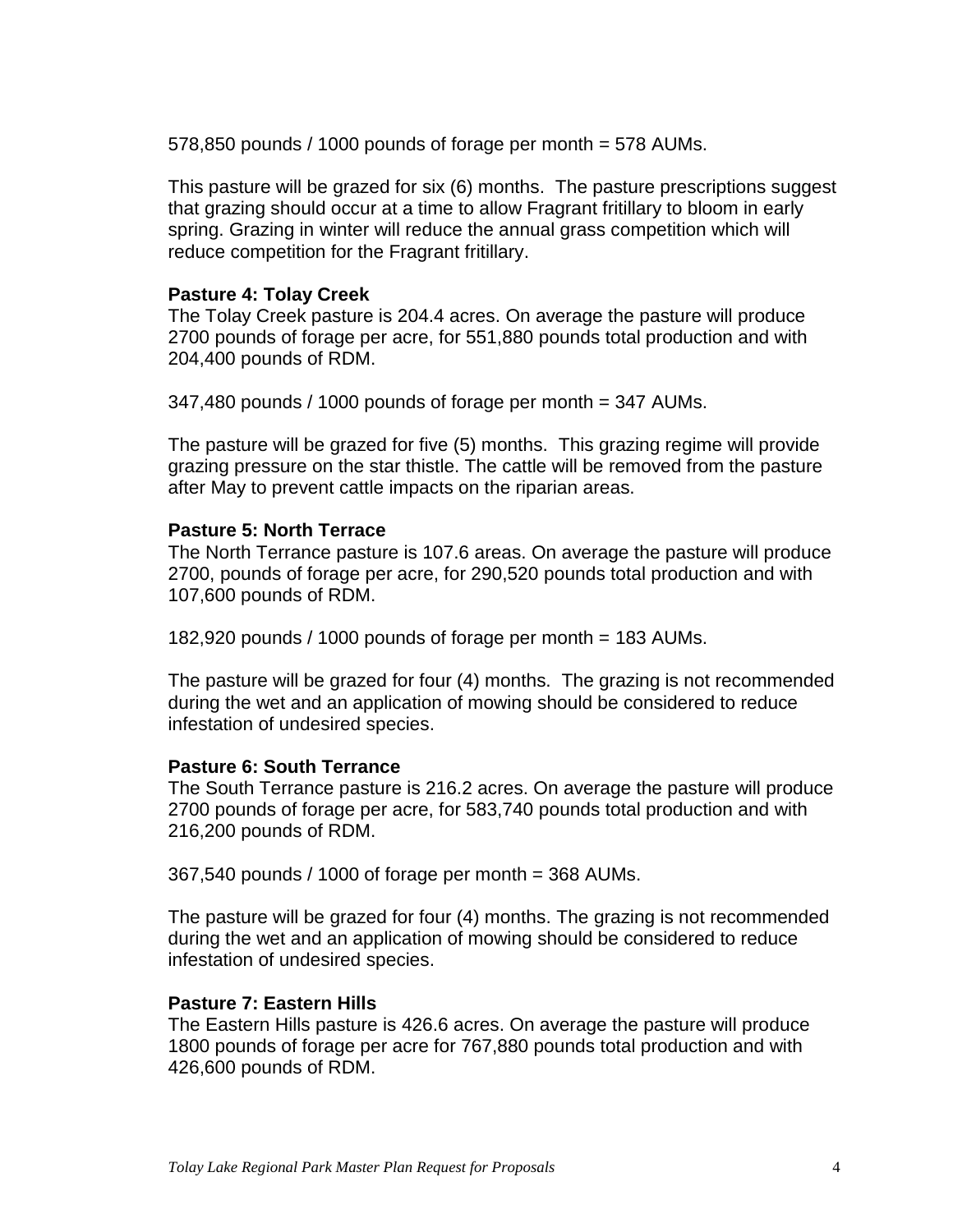341,280 pounds / 1000 pounds of forage per month = 341 AUMs.

 reduced by cattle with adequate pressures. The pond should be fenced to The pasture will be grazed for seven (7) months. The increasing amount of star thistle should be grazed heavily in the growing season. Star thistle can be reduce impacts by cattle.

| Pasture                      | <b>JAN</b> | <b>FEB</b> | <b>MAR</b> | <b>APR</b> | <b>MAY</b> | <b>JUN</b> | JUL | <b>AUG</b> | <b>SEP</b> | <b>OCT</b> | <b>NOV</b> | <b>DEC</b> |
|------------------------------|------------|------------|------------|------------|------------|------------|-----|------------|------------|------------|------------|------------|
| <b>Park</b><br><b>Center</b> |            |            |            |            |            |            |     |            |            |            |            |            |
| 1(35)                        |            |            |            |            |            |            |     |            |            |            | 35         | 35         |
| 2(37)                        | 37         | 37         | 37         |            |            |            |     |            |            |            | 37         | 37         |
| 3(96)                        | 96         | 96         | 96         |            |            |            |     |            |            | 96         | 96         | 96         |
| 4 (70)                       | 70         | 70         | 70         | 70         | 70         |            |     |            |            |            |            |            |
| 5(45)                        |            |            | 45         | 45         | 45         | 45         |     |            |            |            |            |            |
| 6 (92)                       |            |            |            | 92         | 92         | 92         |     |            |            | 92         |            |            |
| 7(48)                        |            |            | 48         | 48         | 48         | 48         |     |            |            | 48         | 48         | 48         |
| <b>Total</b>                 | 203        | 203        | 296        | 255        | 255        | 185        |     |            |            | 236        | 216        | 216        |
|                              |            |            |            |            |            |            |     |            |            |            |            |            |

 **Table 1. Number of Animal Units (AU) per Pasture during the Grazing Season** 

# **Carrying Capacity**

 The overall carrying capacity of Tolay Lake is estimated at 200 Animal units (AU). During the grazing season, more AUs will be grazing Tolay Lake during the growing season. On average, there are 200 animal units when calculated as follows:

When adding the total the number of AUs for the entire grazing season:

2,065 / 9 months = 229 AUs

When dividing this number by 12 months:

2,065 /12 months = 172 AUs

# **229 AUs + 172 AUs = 401 Aus / 2 = 200 AUs.**

# **Monitoring Protocol:**

 The vegetation should be monitored to ensure that the level of removal meets the desired objectives. The vegetation and grazing impacts can initially be monitored by: 1) photo-points and 2) RDM measurements. Maintaining adequate RDM will address the biodiversity and wildfire issues.